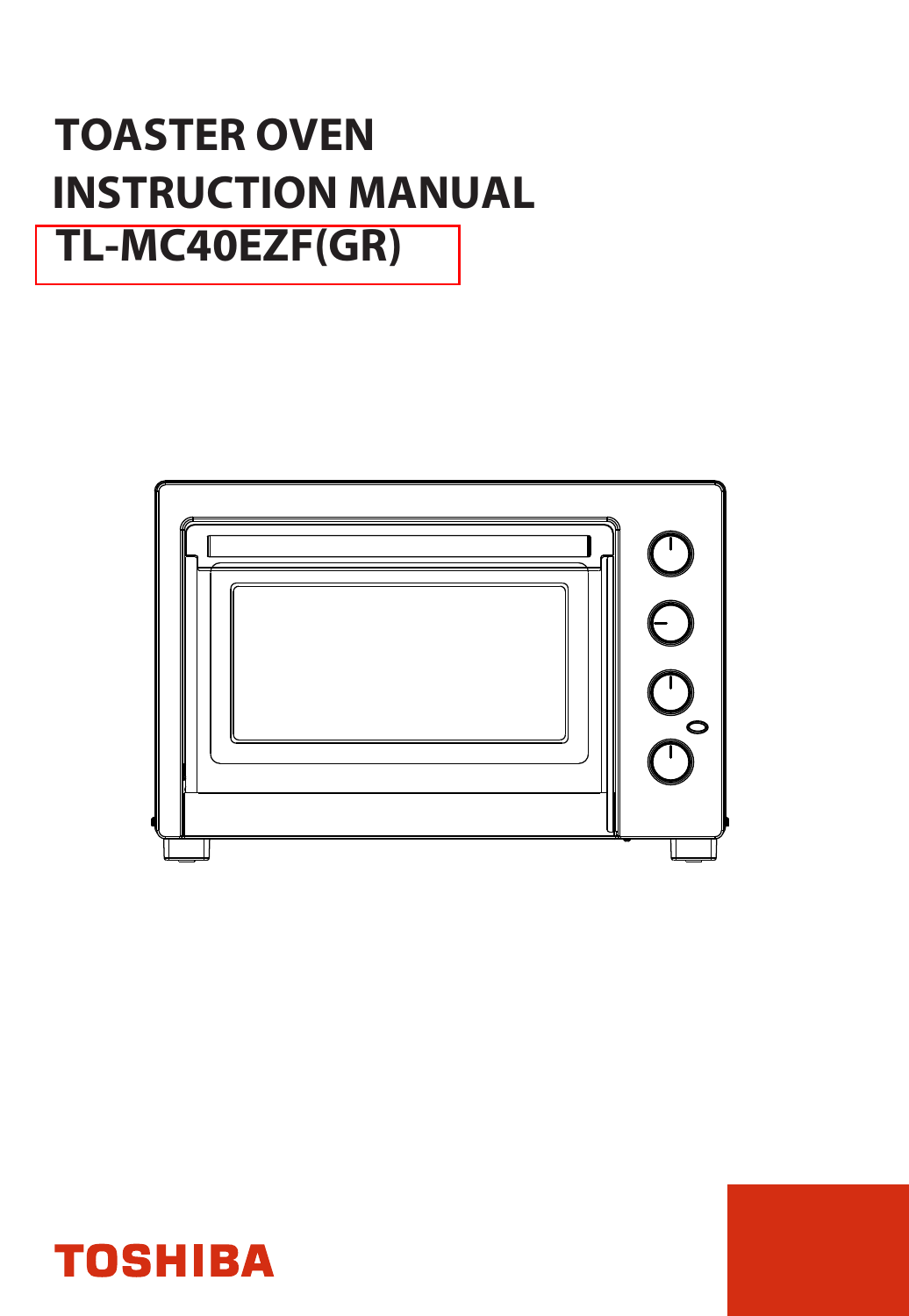# **CONTENTS**

# **PRODUCT SAFETY**

| <b>IMPORTANT SAFEGUARDS</b> |  |
|-----------------------------|--|
|                             |  |

# **INSTRUCTION FOR USE**



BEFORE OPERATING THIS PRODUCT, READ, UNDERSTAND, AND FOLLOW THESE INSTRUCTIONS. BE SURE TO SAVE THIS BOOKLIST FOR FUTURE REFERENCE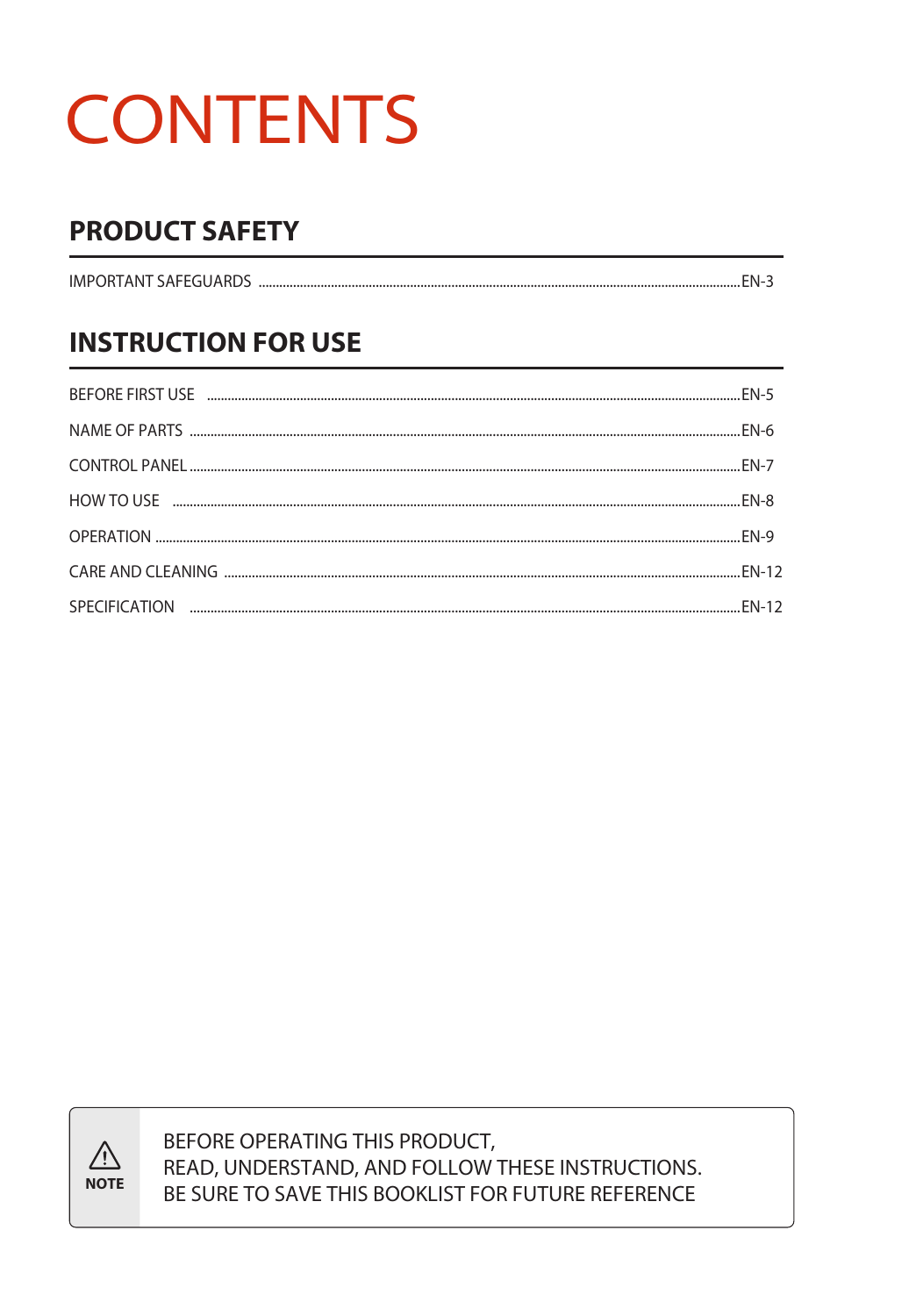# **IMPORTANT SAFEGUARDS**

When using electrical appliances, basic safety precautions should always be followed including the following:

- 1. This appliance is not intended for use by persons (including children) with reduced physical, sensory or mental capabilities, or lack of experience and knowledge, unless they have been given supervision or instruction concerning use of the appliance by a person responsible for their safety.
- 2. Children should be supervised to ensure that they do not play with the appliance.
- 3. If the supply cord is damaged, it must be replaced by the manufacturer, its service agent or similarly qualified persons in order to avoid a hazard.
- 4. WARNING: Ensure that the appliance is switched o before replacing the lamp to avoid the possibility of electric shock.
- 5. The appliances are not intended to be operated by means of an external timer or separate remote-control system.
- 6. The temperature of accessible surfaces may be high when the appliance is operating.
- 7. Accessible parts may become hot during use. Young children should be kept away.
- 8. The appliance is intended to be used freestanding.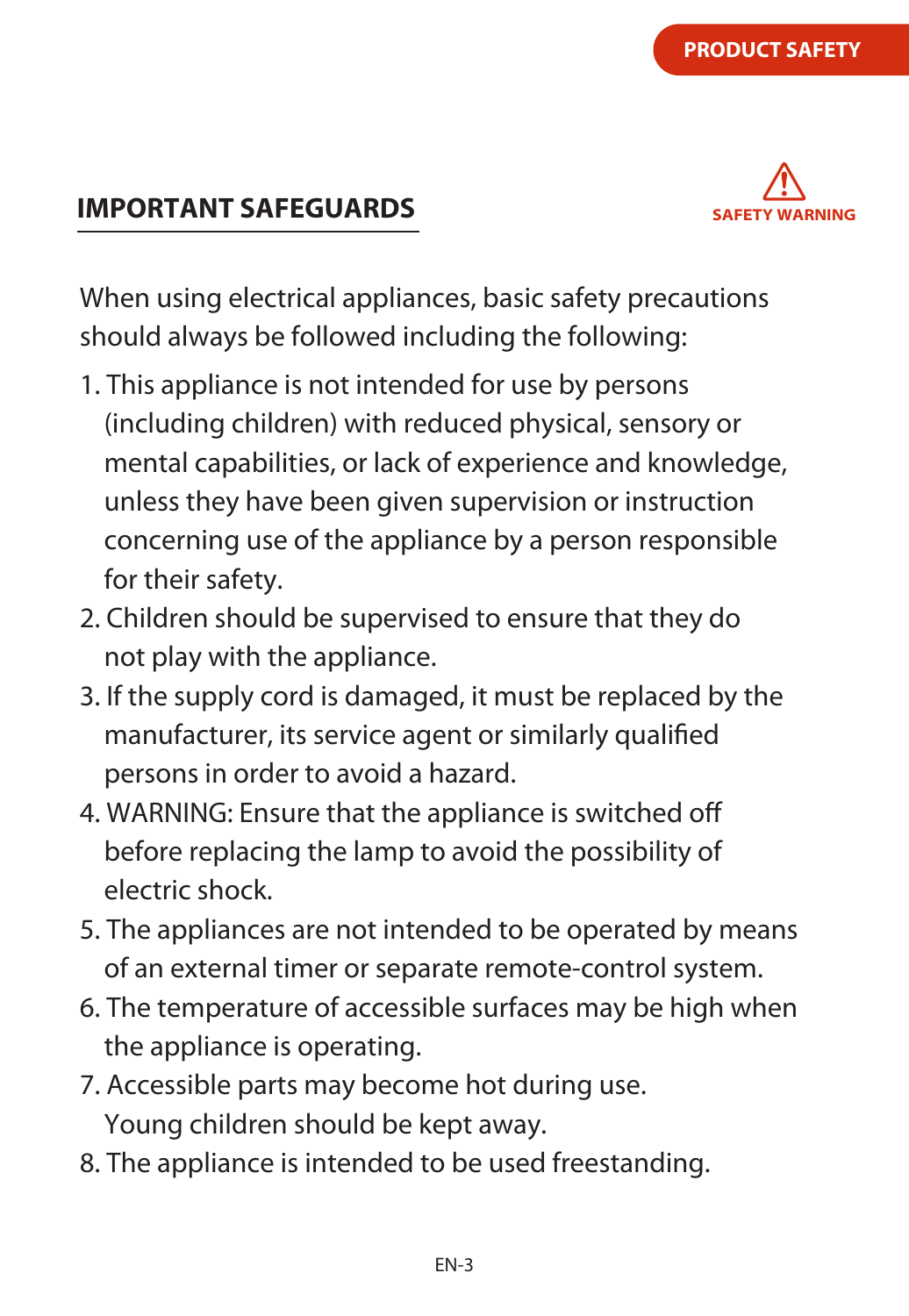

# **IMPORTANT SAFEGUARDS**

- 9. Remove plug from outlet when the appliance is not in use, before putting on or taking off parts, and before cleaning. Allow to cool before handing.
- 10. Ectreme caution should be exercised when using containers constructed of other metal or glass.
- 11. Do not store any materials, other than manufacturers recommended accessories in this oven when not in use.
- 12. Do not place any of the following materials in the oven: paper, carboard, plastic, and the like.
- 13. Avoid contacting moving parts.
- 14. This appliance is intended to be used in household and similar applications such as:
	- -staff kitchen areas in shops, offices and other working environments;
	- -by clients in hotels, motels and other residential type environments;
	- -farm houses;
	- -bed and breakfast type environments.



# **READ CAREFULLY AND KEEP FOR FUTURE REFERENCE**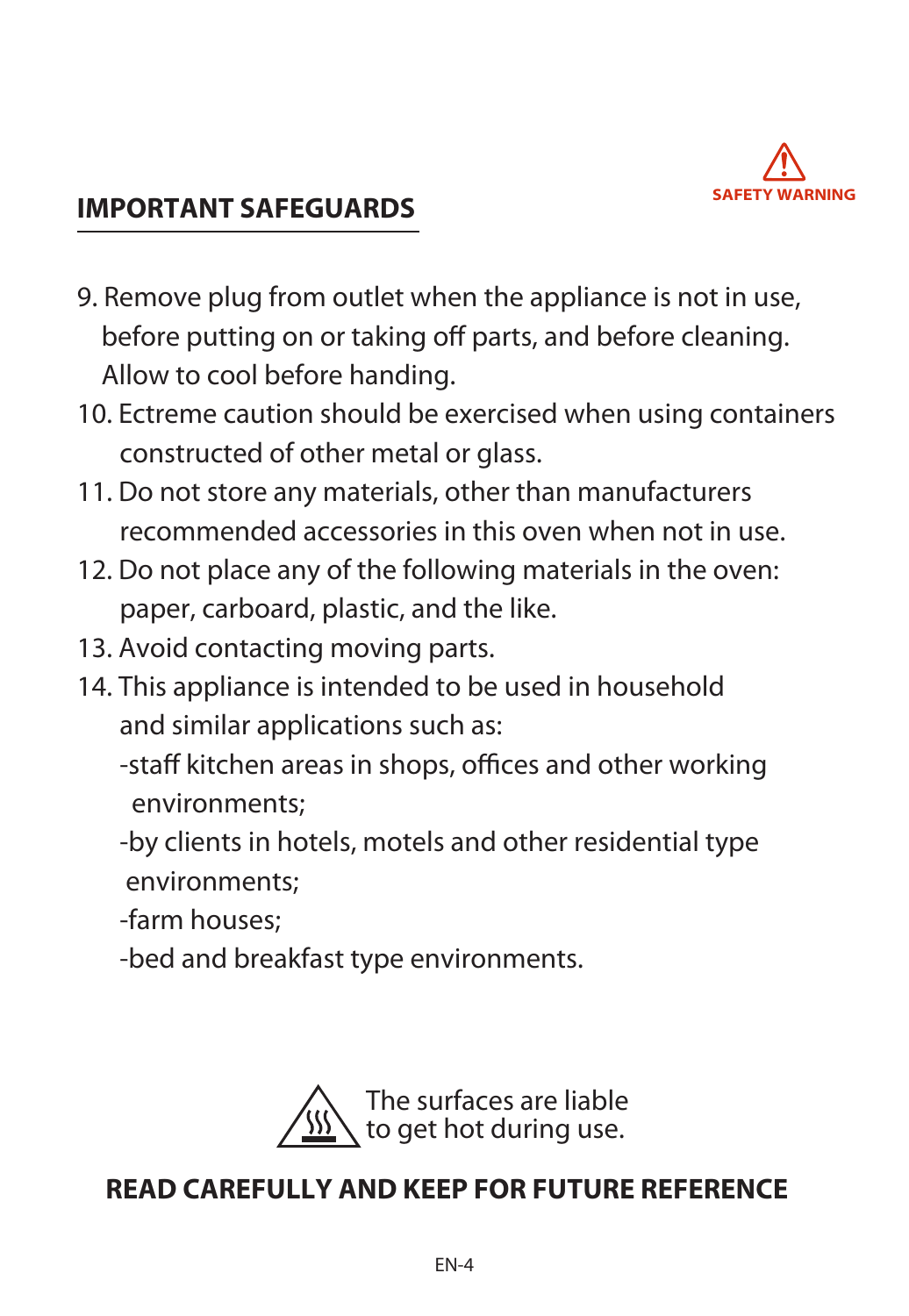# **BEFORE FIRST USE**

- 1. Remove all accessories and shipping materials packed inside the oven.
- 2. Wash the rack and grill tray in warm soapy water. Wipe the inside of the oven with a damp cloth or sponge. Blot dry with paper towels to be sure the unit is dry before using.
- 3. Place oven on a flat counter or other stable surface. DO NOT OPERATE ON THE SAME CIRCUIT WITH ANOTHER APPLIANCE.
- 4. Make sure the crumb tray is properly installed before using.
- 5. Before working, place the crumb tray under the bottom heating pipes.

For the first time only, set the Temperature Knob to MAX, the function setting on toast and the timer to 15 minutes. This will burn off any oils still on the oven.

The oven may smoke during this process. This is normal for a new Oven andwill not last more than 10-15 minutes. **NOTE**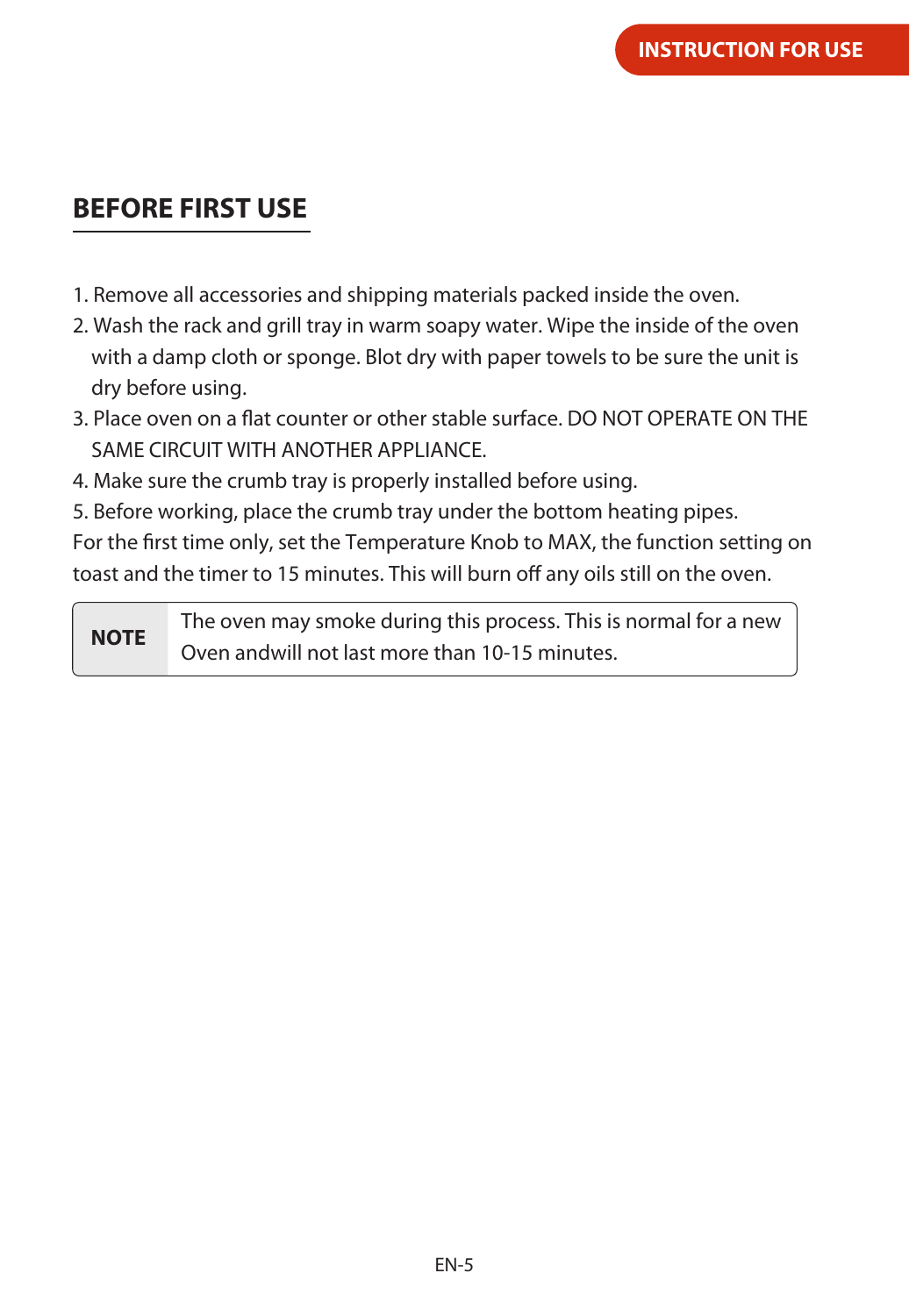# **NAME OF PARTS**

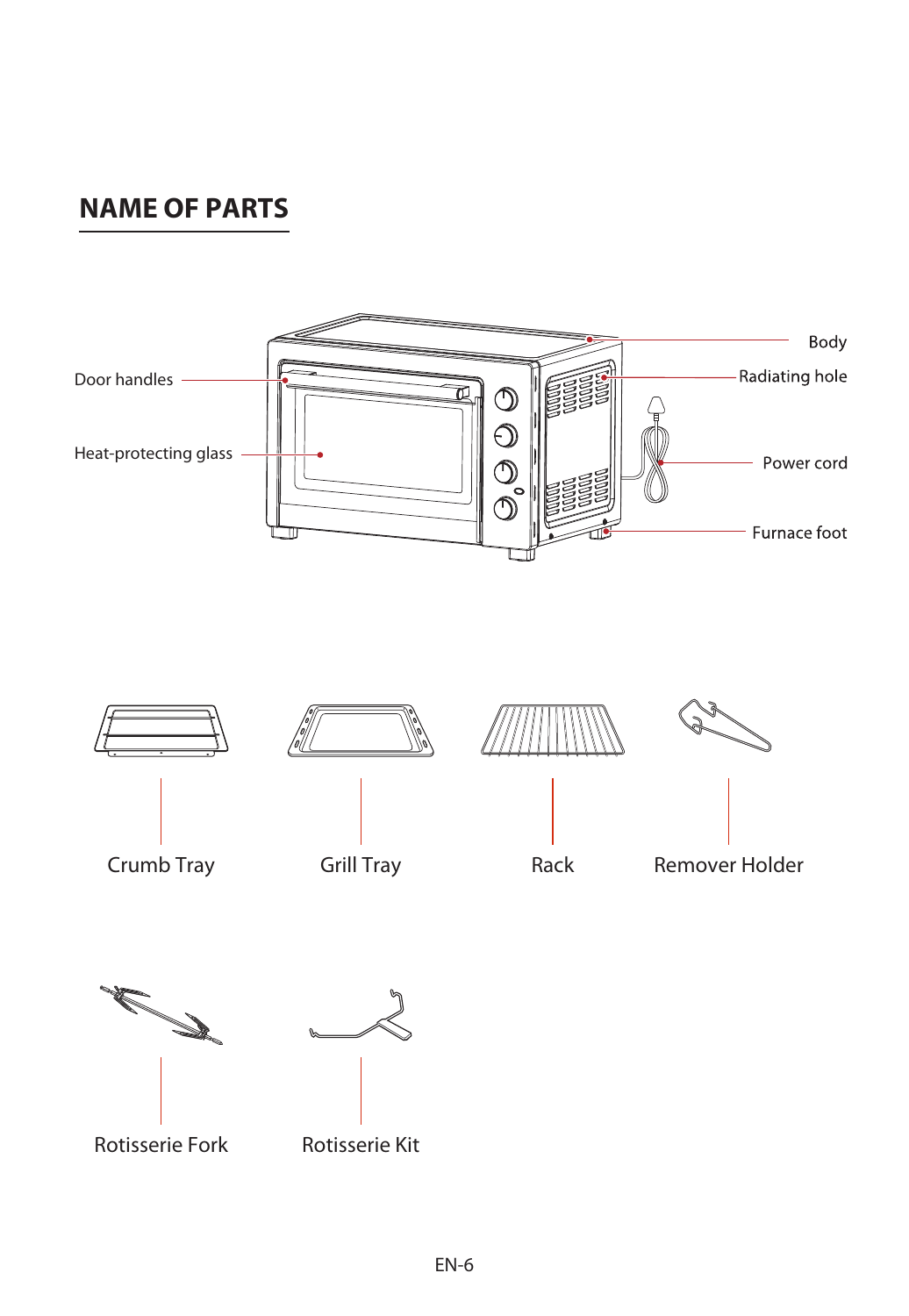# **CONTROL PANEL**

#### **TIME SETTING**

0-120 MINUTES: The timer can be set up to 120 minutes. The oven will not turn on without the timer being set. When the Time knob is in the "OFF" position, the oven will not operate. To set the time, turn the knob clockwise to the desired time. Indicator Light is lit only when time has been set. When the Timer has reached the "OFF" position, a bell sound will be heard. Power supply will be cut off automatically.

#### **ADJUSTING TIME**

Timer can be change during cooking cycle. Just turn the timer knob to the desired time and continue cooking.

NOTE: To select the cooking time, first rotate the timer knob more than 90 degrees, and then turn the switch back to the time you require.

#### **TEMPERATURE SETTING**

Turn the temperature knob clockwise to the desired temperature setting. The temperature can be set from 70℃ to 230℃.

#### **STAY ON**

For use the toaster without time control, turn the timer knob to position" Stay on". In this case, the toaster will work until the timer knob is set to " OFF " position. Note: the food may catch fire if the cooking time is setting too long. Close supervision is necessary during cooking and the timer do not being set too long.

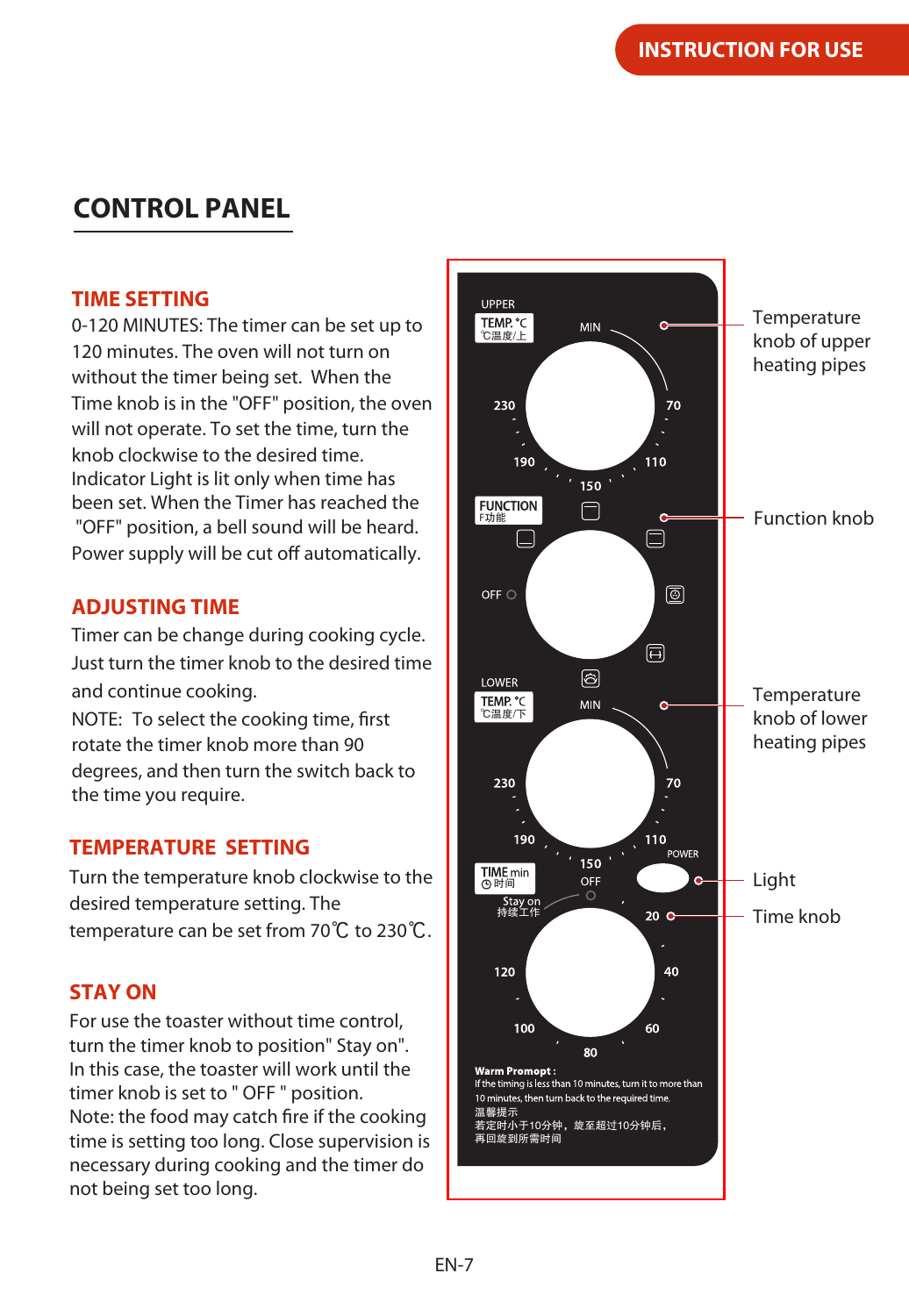### **FUNCTION SETTING**

This oven offers six different functions for versatile cooking all in one appliance.

- Bake:  $\Box$  The lower heating elements are working during this function.
- Broil:  $\Box$  The upper heating elements are working during this cycle.
- Toast:  $\Box$  The upper and lower heating elements are working during this function.
- Convection:  $\circled{2}$  The upper and lower heating elements, along with the motor fan are working.
- Rotisserie:  $\overline{\bigoplus}$  The upper straight electric heating elements, along with the Rotisserie Motor is working. Follow Rotisserie instruction for proper use.

Fermentation: 8 It is suitable for fermented yogurt and so on.

# **HOW TO USE**

#### **CAUTION: THE OVEN SURFACES ARE HOT DURING AND AFTER USE GENERAL INSTRUCTIONS**

- 1. Place the rack in position that will accommodate the height of the food to be cooked.
- 2. The food must be put into the grill tray to avoid the fire danger that caused by the accumulation of food chipping on the heating pipes.
- 3. Make sure that you always use an ovenproof container in the oven, never use plastic or cardboard containers in the oven.
- 4. Clean the heating pipe periodically.
- 5. Never use glass or ceramic pans or lids.
- 6. DO NOT let juice run to the bottom of the oven. Use the crumb tray when cooking.
- 7. Set the temperature as suggested by the recipe or as desired.
- 8. Securely shut the door and set the cooking time to begin operating the oven.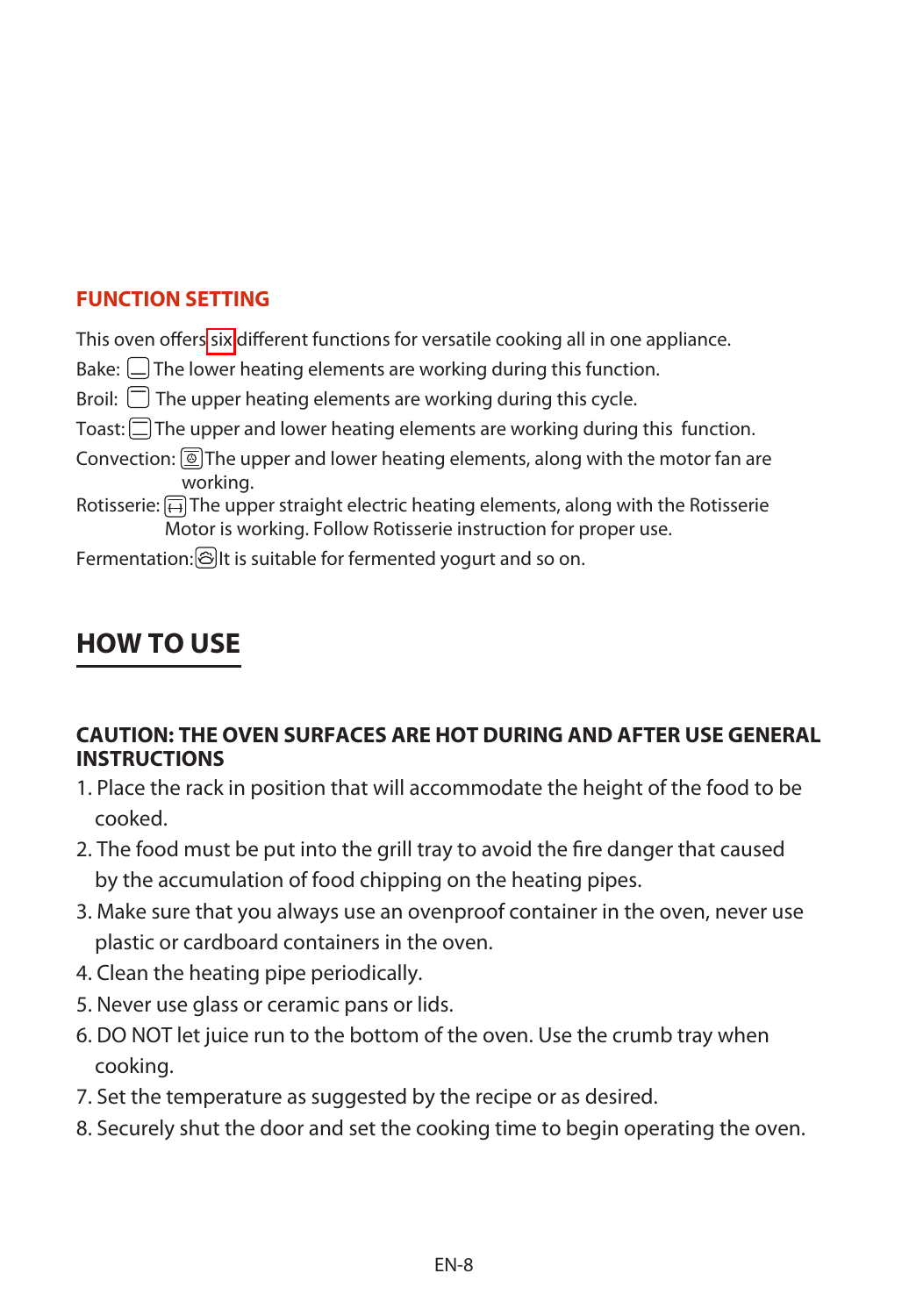# **OPERATION**

#### **BAKE**

- 1. Set the function knob to "  $\Box$  ".
- 2. Rotate the lower tube temperature knob to set the lower temperature.
- 3. Rotate the time knob to set cooking time.
- 4. Continuing baking for desired length of time.
- 5. Check food temperatures before moving to ensure that proper internal temperatures have been reached.
- 6. Always remove food with oven mitts. The food and oven are very hot.

#### **BROIL**

- 1. Set the function knob to " $\Box$ ".
- 2. Rotate the upper tube temperature knob to set the upper temperature.
- 3. Rotate the time knob to set cooking time.
- 4. Continuing broiling for desired length of time.
- 5. Check food temperatures before moving to ensure that proper internal temperatures have been reached.
- 6. Always remove food with oven mitts. The food and oven are very hot.

### **TOAST**

- 1. Set the function knob to " $\Box$ ".
- 2. Rotate the lower tube temperature knob to set the lower temperature.
- 3. Rotate the upper tube temperature knob to set the upper temperature.
- 4. Rotate the time knob to set cooking time.
- 5. Continuing toasting for desired length of time.
- 6. Check food temperatures before moving to ensure that proper internal temperatures have been reached.
- 7. Always remove food with oven mitts. The food and oven are very hot.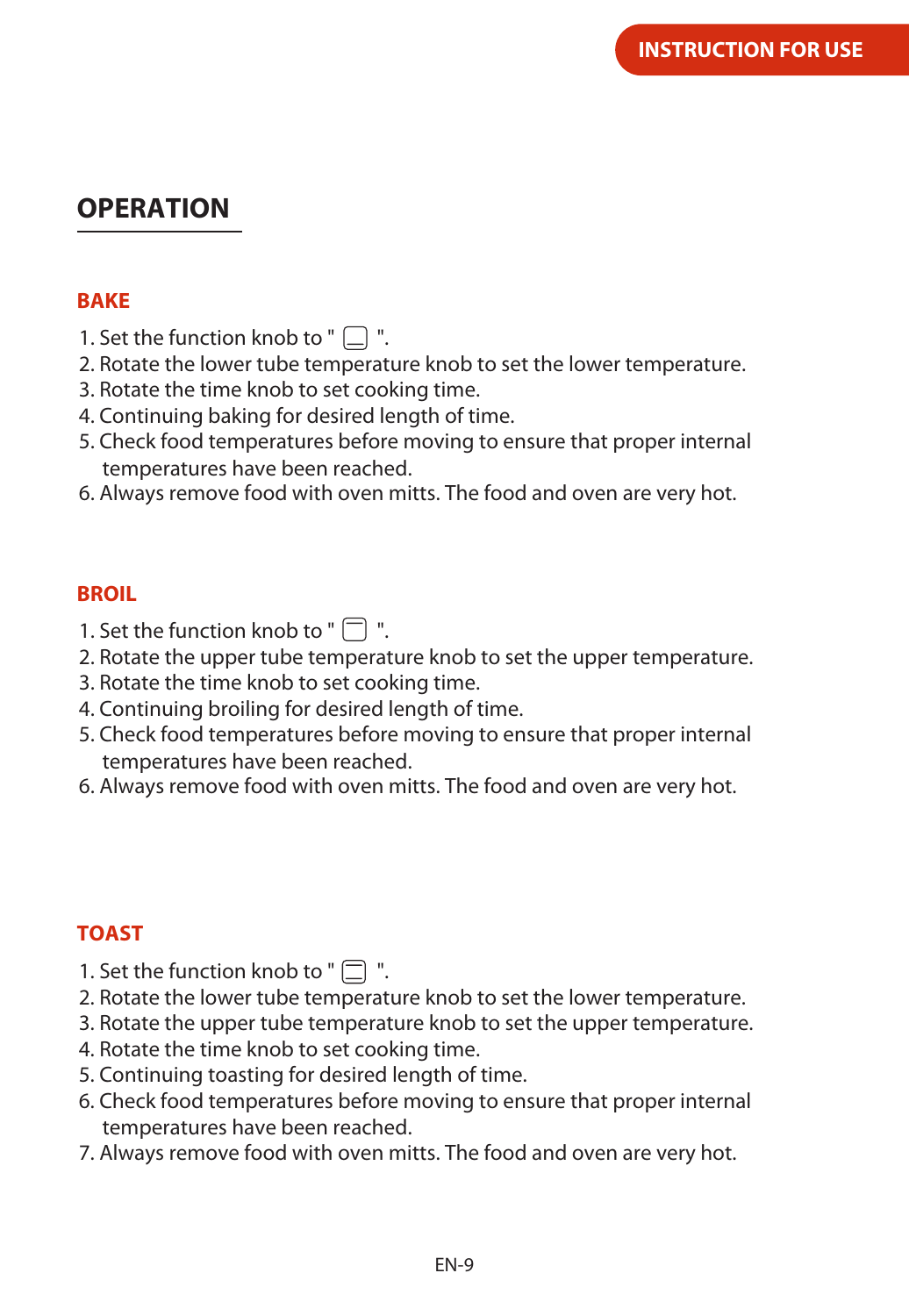# **OPERATION**

#### **CONVECTION FUNCTION:**

- 1. Set the function knob to "  $\circled{8}$  ".
- 2. Rotate the lower tube temperature knob to set the lower temperature.
- 3. Rotate the upper tube temperature knob to set the upper temperature.
- 4. Rotate the time knob to set cooking time.
- 5. Continuing cooking for desired length of time.
- 6. Check food temperatures before moving to ensure that proper internal temperatures have been reached.
- 7. Always remove food with oven mitts. The food and oven are very hot.

#### **ROTISSERIE FUNCTION:**

- 1. Set the function knob to " $\overline{\bigoplus}$  ".
- 2. Rotate the upper tube temperature knob to set the upper temperature.
- 3. Rotate the time knob to set cooking time.
- 4. Continuing cooking for desired length of time.
- 5. Check food temperatures before moving to ensure that proper internal temperatures have been reached.
- 6. Always remove food with oven mitts. The food and oven are very hot.

#### **FERMENTATION FUNCTION:**

- 1. Set the function knob to " $\odot$ ".
- 2. Rotate the time knob to set cooking time.
- 3. Continuing fermenting for desired length of time.
- 4. Check food temperatures before moving to ensure that proper internal temperatures have been reached.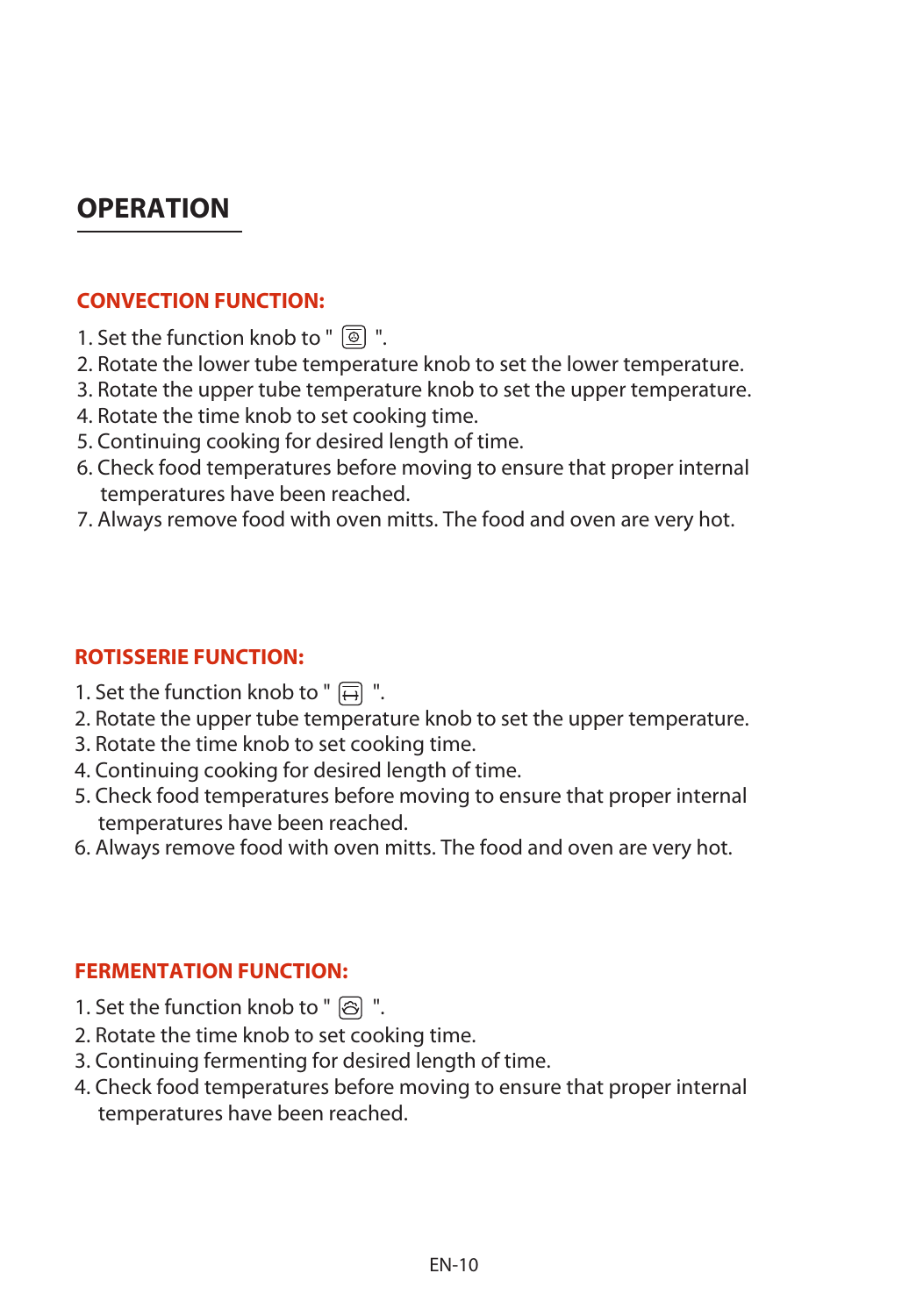#### **ROTISSERIE FUNCTION USING THE ROTISSERIE FORK:**

- 1. Insert a fork into the rotisserie pole.
- 2. Tighten the screw to fix the fork in an appropriate place.
- 3. Put the food into the rotisserie pole and then use the fork to fix a side of the food.
- 4. Insert the other fork into the rotisserie pole to fix the other side of the food.
- 5. Tighten the screw to fix the fork in an appropriate place.
- 6. Use the rotisserie kit to put the food with rotisserie fork in the oven.
- 7. Insert the pointed end of the rotisserie fork into the hole of the right side of the oven. Then put the other side of the rotisserie fork on the notch of the left side of the oven.